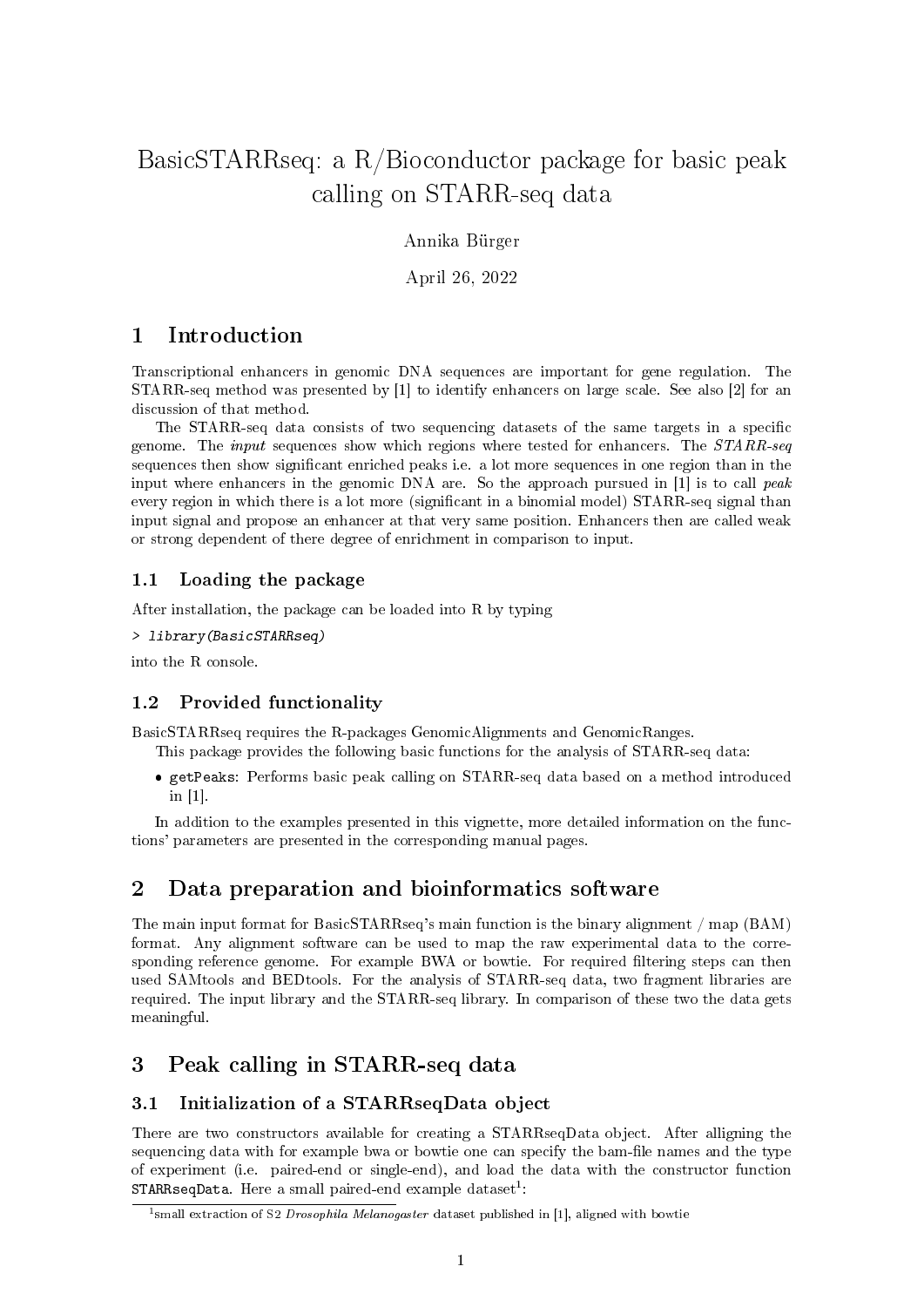```
> starrseqFileName <- system.file("extdata", "smallSTARR.bam",
+ package="BasicSTARRseq")
> inputFileName <- system.file("extdata", "smallInput.bam",
+ package="BasicSTARRseq")
> STARRseqData(sample=starrseqFileName, control=inputFileName,
+ pairedEnd=TRUE)
```
STARRseqData object with 3019 STARR-seq fragments and 2612 input fragments

For single-end data, set the argument pairedEnd to FALSE:

```
> STARRseqData(sample=starrseqFileName, control=inputFileName,
               pairedEnd=FALSE)
```
STARRseqData object with 6063 STARR-seq fragments and 5520 input fragments

If you have already loaded the aligned data into the GRanges format in R, a STARRseqData object can directly be created.

```
> starrseqGRanges <- granges(readGAlignmentPairs(starrseqFileName))
> inputGRanges <- granges(readGAlignmentPairs(inputFileName))
> data <- STARRseqData(sample=starrseqGRanges, control=inputGRanges)
> data
```
STARRseqData object with 3019 STARR-seq fragments and 2612 input fragments

#### 3.2 Peak calling on STARRseqData object

Then if you have a valid STARRseqData object, it is possible to call peaks on the data via:

```
> peaks <- getPeaks(data)
> peaks
GRanges object with 3 ranges and 4 metadata columns:
    seqnames ranges strand | sampleCov controlCov pVal
       <Rle> <IRanges> <Rle> | <integer> <numeric> <numeric>
 [1] chr2R 5836524-5837023 * | 14 32 1.60012e-08
 [2] chr2R 5837035-5837534 * | 50 71 5.52777e-40
 [3] chr2R 5842700-5843199 * | 16 81 4.74226e-05
    enrichment
     <numeric>
 [1] 2.83901
 [2] 7.06757
 [3] 1.53216
 -------
 seqinfo: 6 sequences from an unspecified genome
```
To further customize the peak calling, there are some arguments you can specify:

- minQuantile Which quantile of coverage height should be considered as peaks. Default value 0.9.
- peakWidth The width (in base pairs) that the peaks should have. Default value 500.
- maxPval The maximal p-value of peaks that is desired. Default value 0.001.
- deduplicate Wether the sequences should be deduplicated before calling peaks or not. Default value TRUE.
- model Which binomial model should be applied to calculate the p-values. Default value 1.

The default values are chosen corresponding to [1].

The peak calling works the following way: All genomic positions having a STARR-seq coverage over the quantile minQuantile are considered to be the center of a peak with width peakWidth. If then two ore more peaks overlap, the lower one is discarded. If then the binomial p-Value of the peak is higher than maxPval the peak is discarded as well.

The binomial model 1 for calculating the p-Value is: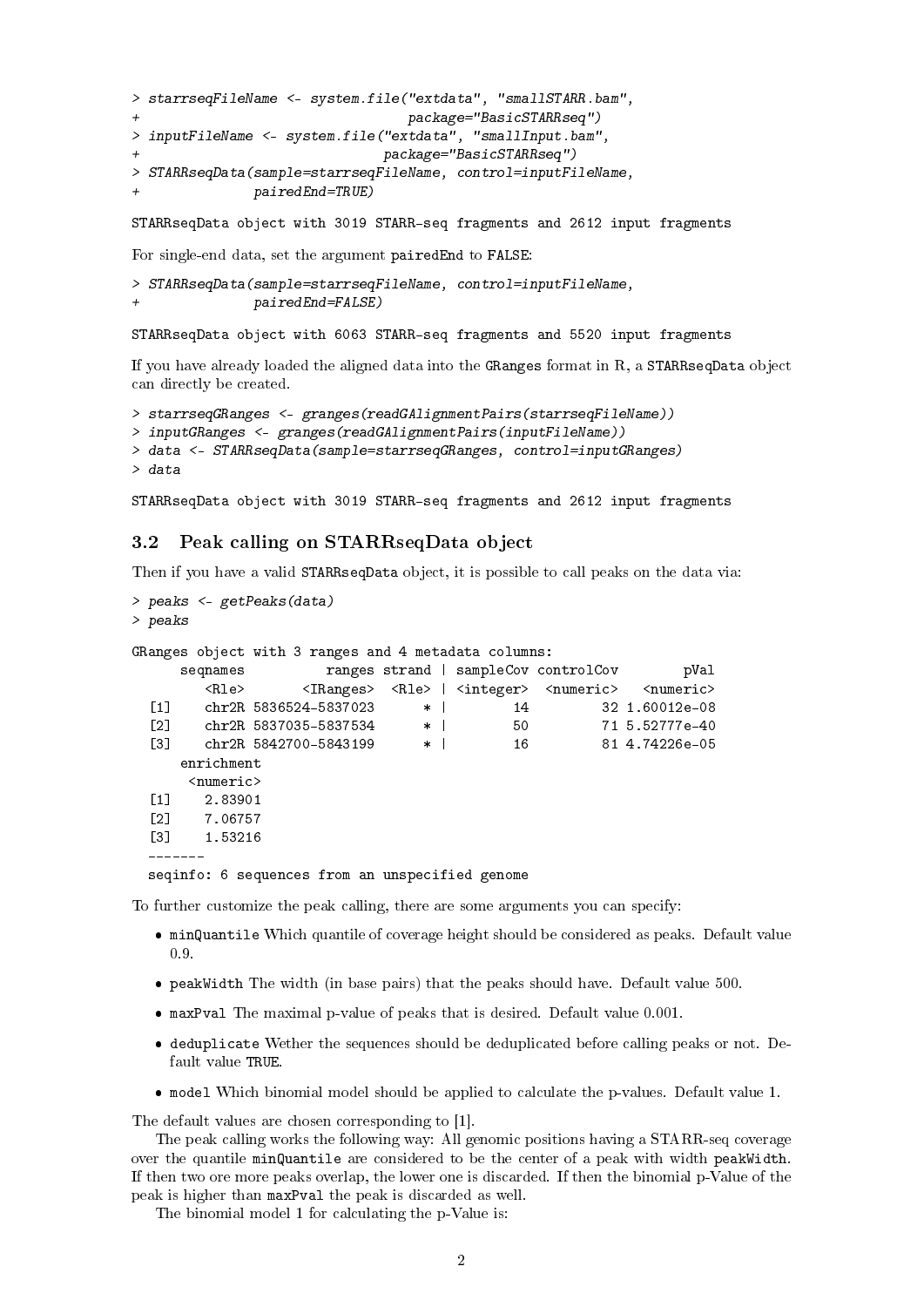- number of trials = total number of  $STARR$ -seq sequences,
- number of successes  $=$  STARR-seq coverage,
- $\bullet$  estimated sucess probability in each trial = input coverage divided by total number of input sequences.

The binomial model 2 (this is used in [1]) for caculating the p-Value is:

- number of trials  $=$  STARR-seq coverage plus input coverage,
- number of successes  $=$  STARR-seq coverage,
- $\bullet$  estimated success probability in each trial = total number of STARR-seq sequences divided by the sum of the total number of STARR-seq sequences and the total number of input sequences.

The enrichment of STARR-seq over input coverage is then calculated as follows:

STARR-seq coverage of peak total number of STARR-seq sequences input coverage of peak total number of input sequences

The numinator and denuminator are corrected conservatively to the bounds of the 0.95 binomial confidence inverval corresponding to model 1.

### References

- 1. Genome-Wide Quantitative Enhancer Activity Maps Identified by  $STARR-seq$  Arnold et al. Science. 2013 Mar 1;339(6123):1074-7. doi: 10.1126/science.1232542. Epub 2013 Jan 17.
- 2. STARR-seq Principles and Applications Felix Muerdter, Lukasz M. Boryn, Cosmas D. Arnold. 2015 Sep;106(3):145-50. doi: 10.1016/j.ygeno.2015.06.001. Epub 2015 Jun 11.

### 4 Session Information

```
R version 4.2.0 RC (2022-04-19 r82224)
Platform: x86_64-pc-linux-gnu (64-bit)
Running under: Ubuntu 20.04.4 LTS
Matrix products: default
BLAS: /home/biocbuild/bbs-3.15-bioc/R/lib/libRblas.so
LAPACK: /home/biocbuild/bbs-3.15-bioc/R/lib/libRlapack.so
locale:
 [1] LC CTYPE=en US.UTF-8 LC NUMERIC=C
 [3] LC_TIME=en_GB LC_COLLATE=C
 [5] LC_MONETARY=en_US.UTF-8 LC_MESSAGES=en_US.UTF-8
 [7] LC_PAPER=en_US.UTF-8 LC_NAME=C
 [9] LC_ADDRESS=C LC_TELEPHONE=C
[11] LC_MEASUREMENT=en_US.UTF-8 LC_IDENTIFICATION=C
attached base packages:
[1] stats4 stats graphics grDevices utils datasets methods
[8] base
other attached packages:
 [1] BasicSTARRseq_1.24.0 GenomicAlignments_1.32.0
 [3] Rsamtools_2.12.0 Biostrings_2.64.0
 [5] XVector_0.36.0 SummarizedExperiment_1.26.0
 [7] Biobase_2.56.0 MatrixGenerics_1.8.0
[9] matrixStats_0.62.0 GenomicRanges_1.48.0
[11] GenomeInfoDb_1.32.0 IRanges_2.30.0
```